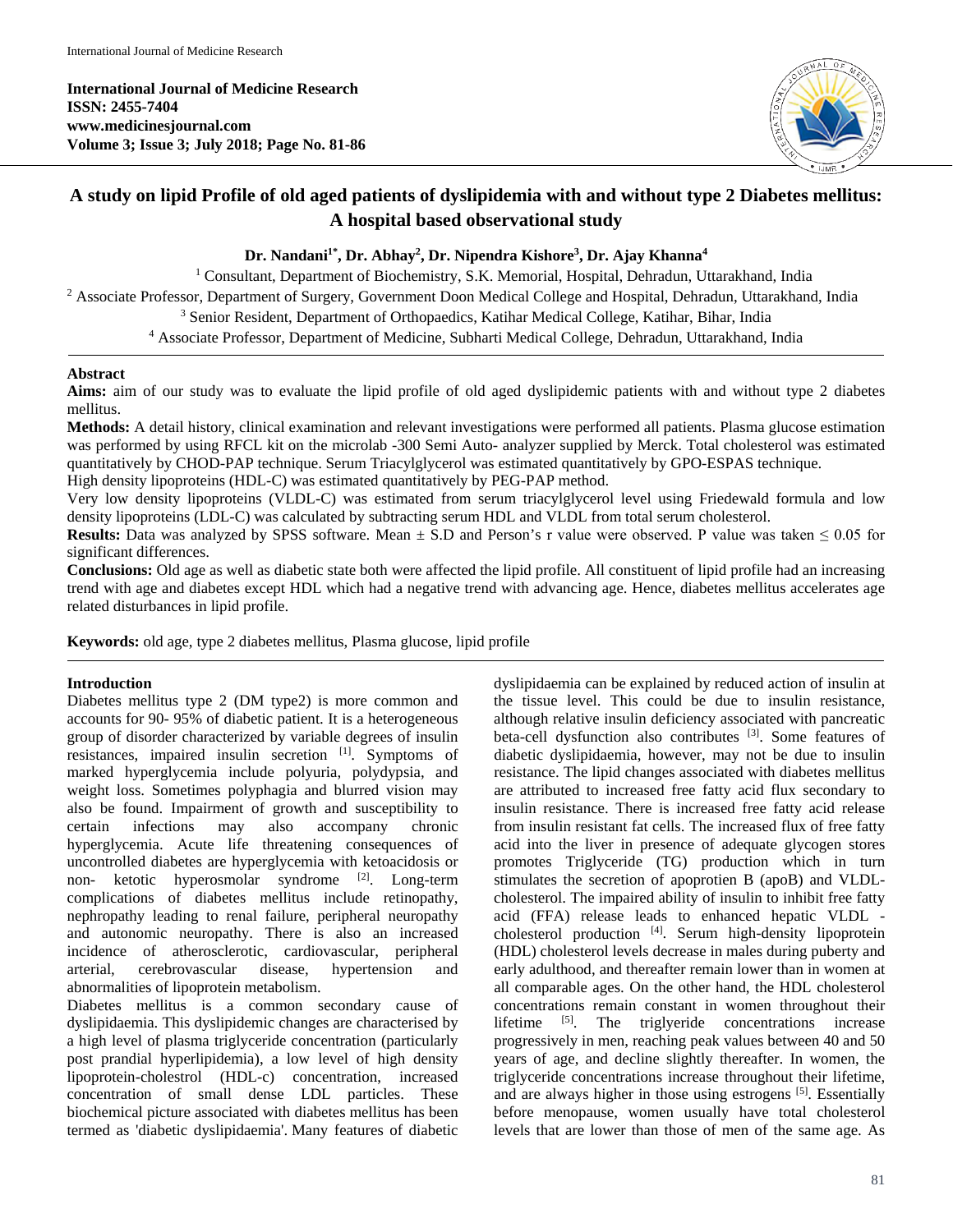women and men get older, their blood cholesterol levels rise until about 60–65 years of age. In women, menopause often causes an increase in their LDL cholesterol and a decrease in their HDL cholesterol level, and after the age of 50, women often have higher total cholesterol levels than men of the same age. This may well be one factor as to why the incidence of atherosclerotic disease rises dramatically in postmenopausal women <sup>[5]</sup>. A mechanism that could explain the age-related changes in lipid metabolism is pseudo-capillarization of the liver sinusoidal endothelial cells dysfunction. This physiologic phenomenon has been described in elderly humans and some animals. It leads to decreased endocytosis, increased leukocytes adhesion, decreased hepatic perfusion, and potentially affects passage of chylomicron remnants to hepatocytes [9]. Total cholesterol level gradually increases with age. After the age of about 55 years, women consistently have higher total LDL and HDL cholesterol level than do men of the same age. The value of total cholesterol as predictor of the relative risk of coronary disease with increasing age in both men and women. In the Framingham study, Cholesterol levels over 275 mg/dl (7.1 mmol/L) were associated with a fourfold increase in risk of recurrent infarction or in coronary death, and almost a threefold increase in risk from all-cause mortality compared with Cholesterol levels less than 200 mg/ dl [7]. Lipoproteins are altered in diabetes. The quantitative changes, most commonly seen are an increase in the TG-rich lipoproteins and a decrease in HDL  $[6, 8]$ . These changes can be seen at and even before the diagnosis of diabetes. Serum highdensity lipoprotein (HDL) levels decrease in males during puberty and early adulthood, and thereafter remain lower than in women at all comparable ages. On the other hand, the HDL-c concentrations remain constant in women throughout their lifetime [7]. Triglyceride concentration increases progressively in men, reaching peak values between 40 and 50 years of age, and declines slightly thereafter. In women, the triglyceride concentration increases throughout their lifetime, and are always higher in those using estrogens. Aim of this present study was to evaluate the lipid profile of old aged patients of dyslipidemia with and without type 2 diabetes mellitus.

# **Materials and Methods**

This study was conducted in department of Biochemistry in Katihar Medical College and Hospital in collaboration with the Department of Medicine during a period from February 2012 to November 2012. The patients were in uniformity in socioeconomic status, culture and food habits. Entire subjects signed an inform consent approved by institutional ethical committee of Katihar Medical College, Katihar, Bihar, India was sought.

**Study Subjects:** A total of 72 cases of dyslipidemia were enrolled in this study. All patients were devided into two groups (case group I and case group II). Case group I (DDO) were 36 old aged (50-60) diabetes patients with dyslipidemia. And case group II (NDDO) were 36 old aged (>60 years) dyslipidemia without diabetes. Inclusion criteria of this study was on phase of medication, tobacco chewer, and chain smoker (consuming  $\geq$ 5 cigarettes per day and were smoking continuously for a minimum of six months prior to being enrolled). Exclusion criteria: Subjects were suffered from any other hormonal disorders, benign or malignant disorders, diabetic ketoacidosis, febrile conditions, renal failure and other renal diseases, gastroenterological conditions, liver diseases, transplant rejection, diseases of the central nervous system and pregnant ladies were excluded from this study. **Study Design:** Randomly selected diabetic patients were subjected to evaluation for lipid profile, clinically and biochemically. The diagnosis of diabetes mellitus was based on World Health Organization (WHO) criteria i.e. Fasting plasma glucose of 126 mg/dl (7.0 mmole/L) or more, after a minimum of 12-hour fasting, with symptoms of diabetes, And 2 hours - post prandial plasma glucose level of equal or more than 200 mg/dl (11.1mmole/L). All the biochemical estimations were done by using RFCL kit on the microlab - 300 Semi Auto- analyzer supplied by Merck. Fasting and postprandial serum glucose were estimated quantitatively by GOD/POD technique as described by Trinder (1969). Total cholesterol was estimated quantitatively by CHOD-PAP technique as described by Allian C.C (1974). Serum Triacylglycerol was estimated quantitatively by GPO-ESPAS technique as described by Buccolo G and David M (1973). High density lipoproteins (HDL-C) was estimated quantitatively by PEG-PAP method. Very low density lipoproteins (VLDL-C) was estimated from serum triacylglycerol level using Friedewald formula. Low density lipoproteins (LDL-C) was calculated by subtracting serum HDL and VLDL from total serum cholesterol  $[9, 10]$ .

# **Estimation of plasma Glucose [11].**

**Method:** Glucose oxidase peroxidise (GOD-POD ) end point colorimetry (RFCLkit)

**Principle:** Glucose is oxidised to gluconic acid and hydrogen peroxide in the presence of glucose oxidase. Hydrogen peroxide further reacts with phenol and 4- amino antipyrine by the catalytic action of peroxidise to form a red colored quinonimine dye complex. Intensity of the colour is directly proportional to the amount of glucose present in sample.

**Estimation of lipid profile:** Estimation of serum cholesterol by CHOD/PAP method.

Principle <sup>[12, 13]</sup>. Cholesterol esters are hydrolysed by cholesterol esterase to give free cholesterol and fatty acids. Then cholesterol oxidase (CHOD) oxidises 3-OH group of free cholesterol to form cholest-4-en-3-one to liberate hydrogen peroxide. Next, peroxidase reduces the hydrogen peroxide to water and releases nascent oxygen (O). This (O) oxidises the chromogenic substance, 4-aminoantipyrine in presence of phenol to purple colored Quinoleimine dye.

Absorbance of colored dye is measured at 505 nanometer, which is proportional to the amount of total cholesterol concentration in the sample.

**For HDL Cholesterol:** LDL cholesterol, VLDL and Chylomicron frations are precipitated by addition of Polyethylene Glycol 6000 (PEG). After centrifugation, HDL fraction remains in the supernatant and is determined with CHOD- PAP method.

**For Total Cholesterol:** Thousand micro litres of CHOD-PAP reagent was taken in three test tubes marked as blank, standard and test. Then 10µl of distilled water was added in test tube marked as Blank, 10 µl of standard (200 mg/dl) in test tube marked as Standard and 10 µl serum in test tube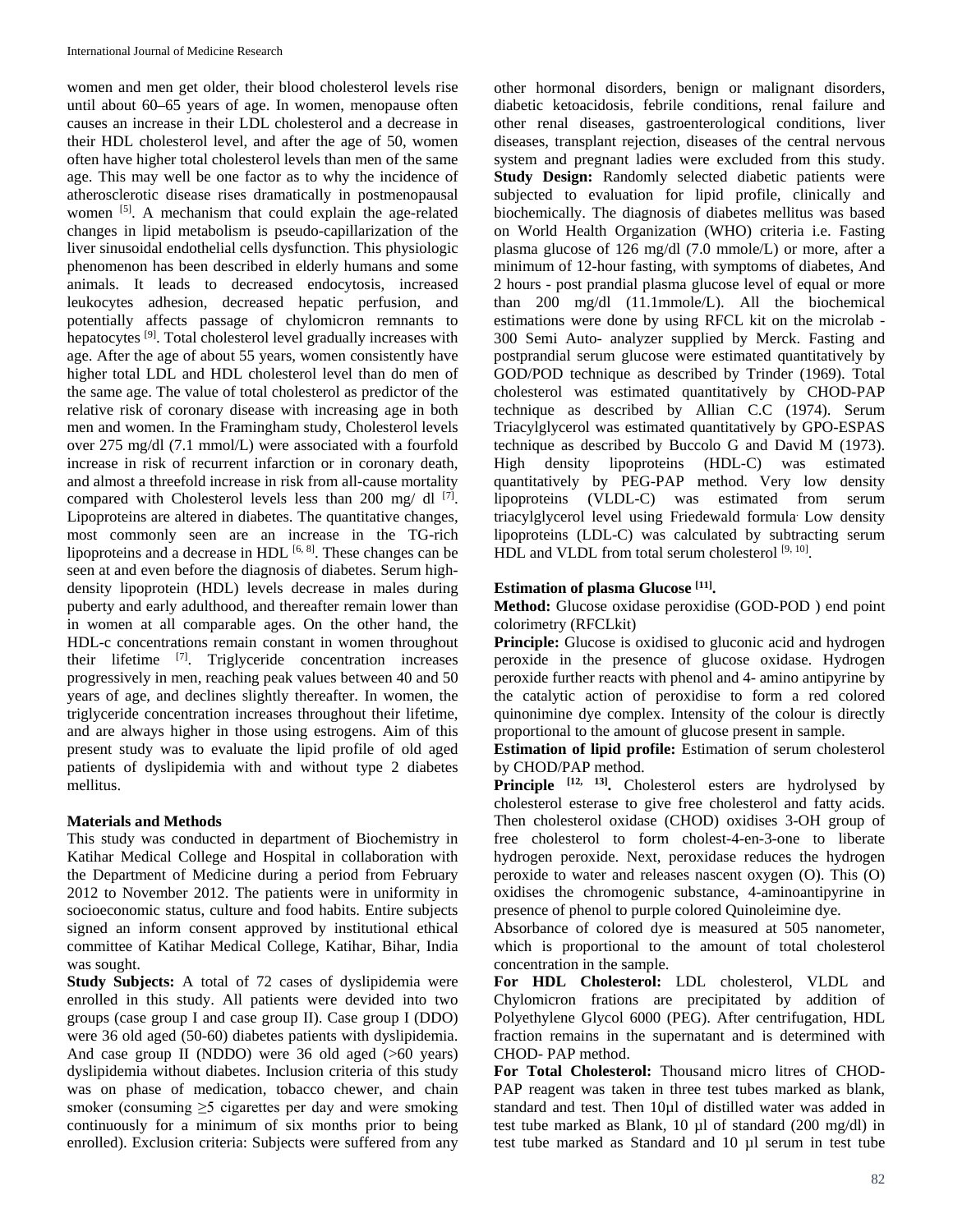# marked as Test (unknown)

The solutions were mixed properly and incubated at 37°C for 10 minutes. Then the concentration of cholesterol in serum was measured in photoelectric colorimeter at 505 nm against reagent blank.

**For HDL Cholesterol:** Two hundred micro litres of precipitating reagent was taken in a clean centrifuged tube. The same amount of serum was added to it than the solutions were mixed properly and kept at 15-30 minutes. Then the solution was centrifuged for 15 minutes at 2000 rpm. Then 1000 µl of CHOD-PAP reagent was taken in three test tubes marked as Blank, Standard and Unknown. Then 100 µl of distilled water as blank, 100µl of standard 100 µl of clear supernatant in test tube marked as unknown was added. The solutions were mixed properly and incubated at 37 °C for 10 minutes. Then the concentration of HDL cholesterol in serum was measured in photoelectric colorimeter at 505 nm against reagent blank.

# **Calculations for total cholesterol**

Cholesterol concentration (mg/dl) = 
$$
\frac{\text{Absorbance of unknown X conc. of standard (200mg/dl))}}{\text{Absorbance of standard}}
$$

### **Calculations for HDL cholesterol**

HDL cholesterol concentration (mg/dl) = 
$$
\frac{\text{Absorbance of unknown X conc. Of Standard}}{\text{Absorbance of Standard}}
$$
 50X2\*

(The standard concentration is multiplied by 2 as diluents factor as sample was diluted 1:1)

### **Calculations for LDL Cholesterol [9, 10]**

LDL-c = Total serum cholesterol- (VLDL-c +HDL-c)

VLDL was calculated from serum TG by using Friedewald `s equation.

Estimation of plasma triacylglycerol (TG) level by end point method [9]: Glycerol -3 Phosphate oxidase and peroxidise method (GPOGAP)

#### **Principle**

They are hydrolysed by lipoprotein Lipase (LPL) to produce glycerol and free fatty acid (FFA). In presence of glycerol Kinase (GK), Adenosine Triphosphate (ATP) phosphorylates glycerol to produce glycerol -3 phosphate and Adenosine Diphosphate. Glycerol -3 phosphate is further oxidised by glycerol -3 phosphate oxidase (GPO) to produce dihydroxy acetone (DAP) and hydrogen peroxide. In presence of peroxidase (POD),  $H_2O_2$  couples with 4-AAP and 4chlorophenol to produce red Quinoleimine dye. Absorbance of colored dye is measured at 505 nm, which is proportional to triacylglycerol concentration in the sample.

#### **Procedures**

Thousands microlitre triglyceride Mono- Reagent was taken in Three test tubes marked as blank, standard and unknown. Then 10 µl distilled water in test tube marked as Blank, 10 µl standard (200 mg/dl) in test tube marked as standard, 10 µl in test tube marked as unknown were added. Then the solutions

were mixed properly and were incubated at 37 °C for 10 minutes. Then the concentration of cholesterol in serum was measured in photoelectric colorimeter at 505 nm against the reagent blank.

### **Calculation**

Triglyceride conc (mg/dl) =  $\frac{\text{Absorbance of unknown X cone. of standard (200mg/dl))}}{\text{At a total of } (200 \text{ kg})}$ Absorbance of standard

### **Statistical Analysis**

Data was analyzed by using SPSS software. Mean  $\pm$  S.D and Person's r value were observed. P value was taken equal to or less than 0.05 for significant differences.

# **Observations**

A total 72 subjects were included in this study. Out of 72 cases, 36 old age (50-60 years) patients of type 2 diabetes mellitus with dyslipidemia were enrolled in case group I and 36 old age (>60 years) patients of non diabetic with dyslipidemia were enrolled in case group II.

**Table 1:** Demographic details of case I and case II group patients.

| <b>Groups</b>      |  |    | Numbers (n) Mean Age(Yrs) $\pm$ SD Sex ratio (M/F) |      |
|--------------------|--|----|----------------------------------------------------|------|
| Case I DDO         |  | 36 | $56.77 + 0.392$                                    | 3.50 |
| <b>Case IINDDO</b> |  | 36 | $66.75 + 0.637$                                    | 1.00 |

As shown in table 1, mean age of overall case group was  $56.51 \pm 0.865$  yrs while sex ratio was 1.57. Mean age of DDM, DDO and NDDO groups were  $46.02 \pm 0.422$  yrs., 56.77  $\pm$  0.392 yrs. and 66.75  $\pm$  0.637yrs respectively. While the sex ratio in these three groups were 1.25, 3.50 and 1.00 respectively. Mean age of control group was  $35.19 \pm 0.437$ yrs. and sex ratio was 2.60.

**Table 2**: Blood sugar levels and lipid profiles in old aged Diabetic and Dyslipidemic Patients (DDO) (n=36).

|             | Mean $(mg/dl)$ | <b>SD</b> | <b>SEM</b> | <b>R</b> value |
|-------------|----------------|-----------|------------|----------------|
| <b>FBS</b>  | 178.4167       | 31.16076  | 5.19346    | $-0.736$       |
| <b>PPBS</b> | 245.1389       | 43.85962  | 7.30994    | $-0.728$       |
| <b>TC</b>   | 314.7222       | 36.82903  | 6.13817    | 0.360          |
| HDL         | 28.6944        | 2.05384   | .34231     | $-0.129$       |
| LDL         | 214.6611       | 36.45781  | 6.07630    | 0.175          |
| VLDL        | 78.8778        | 3.05054   | .50842     | 0.681          |
| TG          | 358.6389       | 37.63065  | 6.27178    | 0.216          |

As shown in table 2, FBS and PPBS levels were 178.4167  $\pm$ 31.16076 mg/dl and  $245.1389 \pm 43.85962$  mg /dl respectively in DDO group. Mean TC, HDL, LDL, VLDL and triglyceride level were  $314.7222 \pm 36.82903$  mg/dl,  $28.6944 \pm 2.05384$ mg/dl, 214.6611 ± 36.45781mg/dl, 78.8778 ± 3.05054mg/dl and  $358.6389 \pm 37.63065$  mg/dl respectively. There is a positive correlation between age and TC, LDL, VLDL and triglyceride with r values 0.360, 0.175, 0.681 and 0.216 respectively. HDL was negatively correlated with age with r value –0.129

### **Table 3:** Blood sugar levels and lipid profiles in DDO group with history of  $DM < 5$  Yrs. (n=18)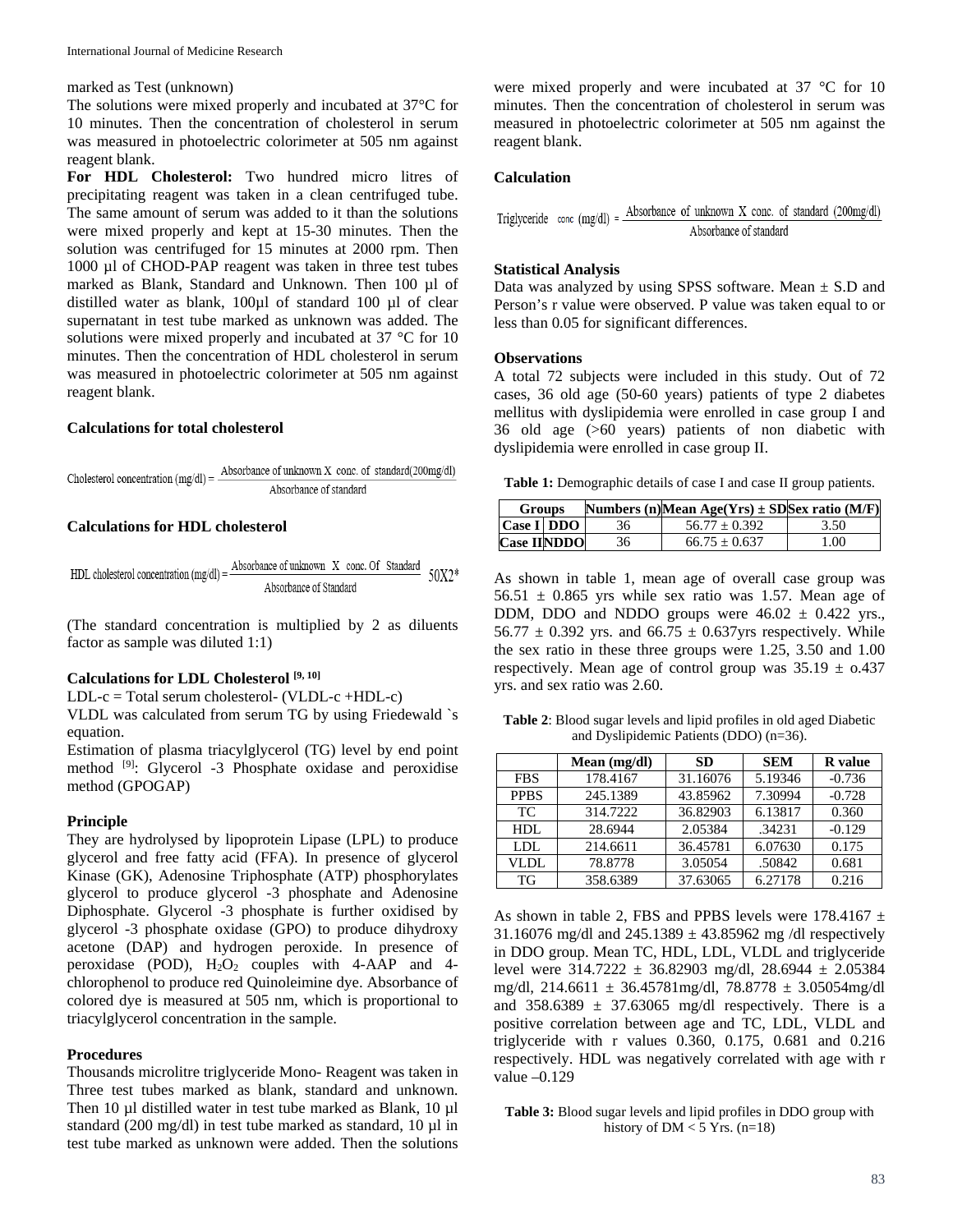|             | Mean $(mg/dl)$ | <b>SD</b> | <b>SEM</b> |
|-------------|----------------|-----------|------------|
| <b>FBS</b>  | 166.4737       | 27.72357  | 6.36022    |
| <b>PPBS</b> | 219.0526       | 28.68502  | 6.58080    |
| TC          | 306.8947       | 35.98131  | 8.25468    |
| HDL         | 29.4211        | 2.00875   | 0.46084    |
| LDL         | 210.7789       | 36.81285  | 8.44545    |
| VLDL        | 78.2316        | 4.14260   | 0.95038    |
| TG          | 336.8947       | 32.38980  | 7.43073    |

**Table 4:** Blood sugar levels and lipid profiles in DDO group with history of  $DM > 5$  Yrs. (n=18)

|             | Mean $(mg/dl)$ | <b>SD</b> | <b>SEM</b> |
|-------------|----------------|-----------|------------|
| <b>FBS</b>  | 191.7647       | 30.01152  | 7.27886    |
| <b>PPBS</b> | 274.2941       | 39.63705  | 9.61340    |
| TC          | 323.4706       | 36.83089  | 8.93280    |
| HDL         | 27.8824        | 1.83311   | 0.44459    |
| LDL         | 219,0000       | 36.67533  | 8.89507    |
| VLDL        | 79.6000        | .00000    | 0.00000    |
| TG          | 382.9412       | 26.98951  | 6.54592    |

In table 3 and 4 we compared lipid profiles of DDO group with history of diabetes  $<$  5 yrs and  $>$  5 yrs. Mean total cholesterol LDL, VLDL and TG were significantly higher in DDO with history of  $DM > 5$  yrs. HDL level was significantly lower in later group.

**Table 5:** Blood sugar levels and lipid profiles in non Diabetic Dyslipidemic (NDDO) Patients (n=36)

|             | Mean (mg/dl) | SD       | <b>SEM</b> | <b>R</b> values |
|-------------|--------------|----------|------------|-----------------|
| <b>FBS</b>  | 90.8889      | 12.39073 | 2.06512    | 0.408           |
| <b>PPBS</b> | 130.8056     | 12.89921 | 2.14987    | 0.534           |
| TC          | 330.2222     | 40.54987 | 6.75831    | 0.364           |
| HDL         | 31.3333      | 2.48424  | .41404     | $-0.156$        |
| LDL         | 224.5833     | 39.52407 | 6.58734    | 0.451           |
| VLDL        | 70.9389      | 6.21883  | 1.03647    | 0.275           |
| TG          | 359.8333     | 28.34935 | 4.72489    | 0.206           |

As shown in table 5, mean FBS and PPBS levels were 90.8889± 12.39073 mg/dl and 130.8056± 12.89921 mg /dl respectively in NDDO group. Mean TC, HDL, LDL, VLDL and triglyceride level were 330.2222± 40.54987 mg/dl, 31.3333± 2.48424 mg/dl, 224.5833 ± 39.52407 mg/dl, 70.9389  $\pm$  6.21883 mg/dl and 359.8333  $\pm$  28.34935 mg/dl respectively. There is a positive correlation between age and TC, LDL, VLDL and triglyceride with r values 0.364, 0.451, 0.275 and 0.206. Respectively. HDL was negatively correlated with age with r value -0.156

|  | Table 6: Comparison of DDO group with NDDO |  |  |  |  |
|--|--------------------------------------------|--|--|--|--|
|--|--------------------------------------------|--|--|--|--|

|             |             | <b>Mean</b> (mg/dl) | <b>SD</b> | <b>SEM</b> | <b>P</b> Values |
|-------------|-------------|---------------------|-----------|------------|-----------------|
| <b>FBS</b>  | <b>DDO</b>  | 178.4167            | 31.16076  | 5.19346    | 0.00            |
|             | <b>NDDO</b> | 90.8889             | 12.39073  | 2.06512    |                 |
| <b>PPBS</b> | <b>DDO</b>  | 245.1389            | 43.85962  | 7.30994    | 0.00            |
|             | <b>NDDO</b> | 130.8056            | 12.89921  | 2.14987    |                 |
| TC.         | <b>DDO</b>  | 314.7222            | 36.82903  | 6.13817    | 0.09            |
|             | <b>NDDO</b> | 330.2222            | 40.54987  | 6.75831    |                 |
| HDL.        | <b>DDO</b>  | 28.6944             | 2.05384   | .34231     | 0.00            |
|             | <b>NDDO</b> | 31.3333             | 2.48424   | .41404     |                 |
| LDL         | <b>DDO</b>  | 214.6611            | 36.45781  | 6.07630    | 0.27            |
|             | <b>NDDO</b> | 224.5833            | 39.52407  | 6.58734    |                 |
| VLDL        | <b>DDO</b>  | 78.8778             | 3.05054   | .50842     | 0.00            |
|             | <b>NDDO</b> | 70.9389             | 6.21883   | 1.03647    |                 |
| TG          | <b>DDO</b>  | 358.6389            | 37.63065  | 6.27178    | 0.87            |
|             | <b>NDDO</b> | 359.8333            | 28.34935  | 4.72489    |                 |

As shown in table 6, FBS and PPBS were significant higher in DDO group as compared to NDDO group. Mean TC, HDL, LDL, VLDL and triglyceride level were  $330.2222 \pm 40.54987$ mg/dl,  $31.3333 \pm 2.48424$  mg/dl,  $224.5833 \pm 39.52407$  mg/dl,  $70.9389 \pm 6.21883$  mg/dl and 359.8333  $\pm$  28.34935 mg/dl respectively in NDDO group. While in DDO group mean TC, HDL, LDL, VLDL and triglyceride level were 314.7222± 36.82903mg/dl, 28.6944 $\pm$  2.05384 mg/dl, 214.6611  $\pm$ 36.45781mg/dl, 78.8778± 3.050 54mg/dl and 358.6389± 37.63065 mg/dl respectively. In NDDO group TC, LDL, and Triglyceride levels were higher but not statistically significant while VLDL levels were significantly lower

#### **Discussion**

Diabetes mellitus (DM) is a group of metabolic disorders characterized by hyperglycemia resulting from defect in insulin secretion, insulin action or both [14]. There are various genetic as well as environmental factors that can influence the occurrence of this disease [15, 16]. DM is characterized by either

the absence of insulin that is insulin dependent DM (Type 1 DM [T1DM]) and which is of insensitivity to the insulin i.e., non-insulin dependent DM (Type 2 DM [T2DM]). It is a complex disease where the carbohydrate and fat metabolism is impaired [17].

Type 2 Diabetes Mellitus. Insulin has im-portant effects on key steps in the metabolism of lipids and lipopro-teins, which are altered in diabe-tes, possibly leading to dyslipidemia [18].

This present study was carried out on total of 72 cases. Out of 72 cases, The patients were divided into two groups, one group case I comprising 36 patients in old age group (50-60 years) with diabetes and Dyslipidemia (DDO) and second group (n=36) case II comprised of old age non –diabetic but dyslipidemic patients (NDDO).

Table 1 shown demographic details of all cases. Mean age of DDO and NDDO groups were  $56.77 \pm 0.392$  yrs. and  $66.75 \pm 1.0$ 0.637 years respectively. While sex ratio in these two groups were 3.50 and 1.00 respectively. Higher incidence of diabetes mellitus in males is consistent with the findings of many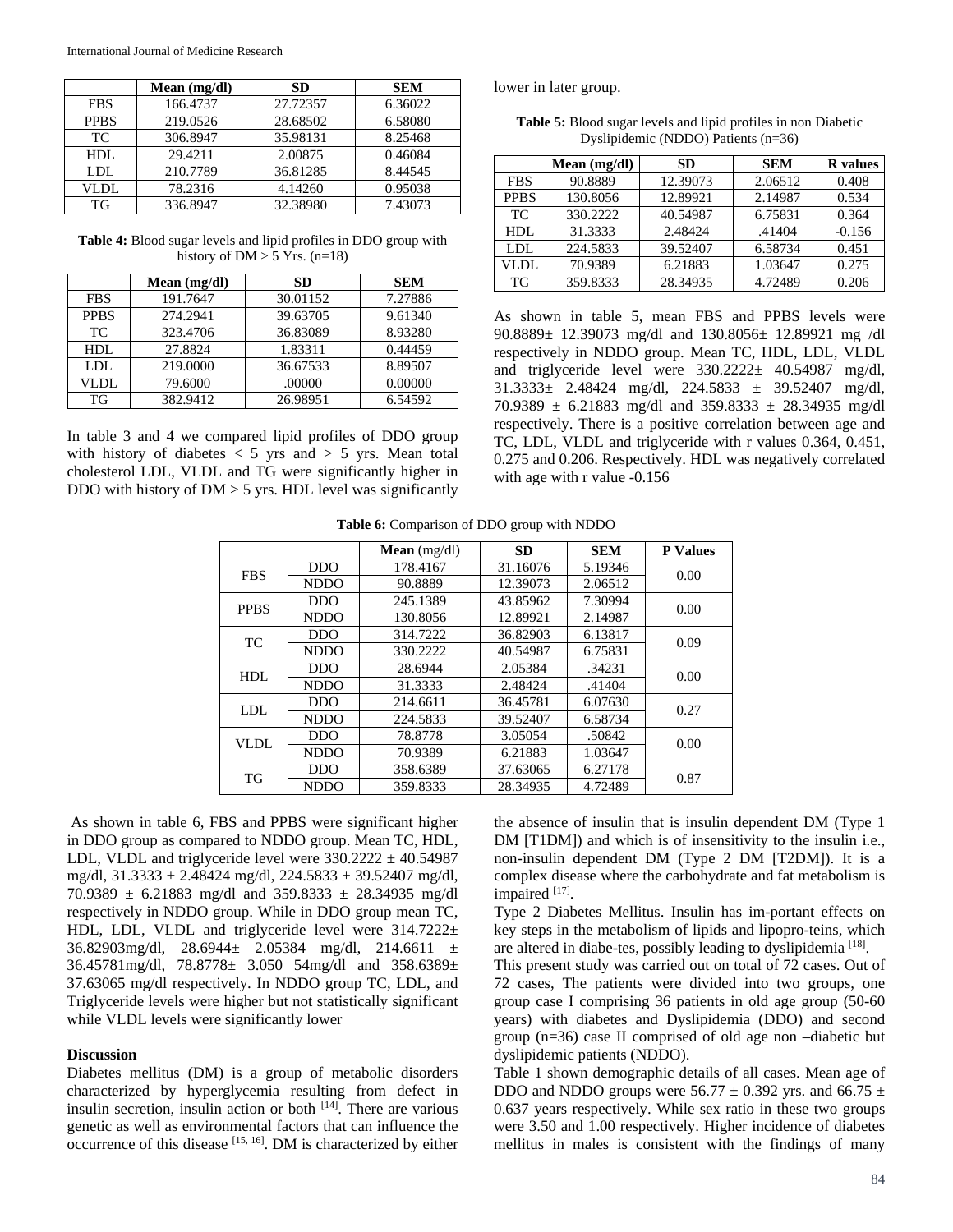authors who stat that there is increased prevalence of diabetes in males especially in older age groups  $[19]$ . As shown in table 2, in DDO group lipid profile was associated with age. There is a positive correlation between age and TC, LDL, VLDL and triglyceride with r values 0.360, 0.175, 0.681 and 0. 216 respectively. HDL was negatively correlated with age with r value –0.129. These findings can again be explained by the studies of Miller *et al*. [20]. And Framingham *et al.* [21]

Our findings were also supported by the study of Walter *et al*. [22] who were found that the blood- lipid profile worsened with increasing age. Specifically, triglycerides, total cholesterol, and LDL cholesterol increased within each age-group (31, 16, and 15%, respectively). No consistent effect of age was noted on HDL cholesterol and the total cholesterol–to–HDL cholesterol ratio. In table 3 and 4 we compared lipid profiles of DDO group with history of diabetes  $<$  5 yrs and  $>$  5 yrs. Mean total cholesterol LDL, VLDL and TG were significantly higher in DDO with history of  $DM > 5$  yrs. HDL level was significantly lower in later group.

Similar studies have been reported by Harno *et al.*, <sup>[23]</sup> in which they reported a reduction in HDL cholesterol in Type 2 diabetic patients due to the increased activity of hepatic lipase, which plays an important role in HDL metabolism. However, controversial studies also have been reported where no significant change in HDL cholesterol levels in diabetic patients were reported [24].

As shown in table 5, in NDDO group mean FBS and PPBS levels were well within normal range, they were  $90.88 \pm 12.39$ mg/dl and  $130.80 \pm 12.89$  mg /dl respectively. As in DDO group mean TC, LDL, VLDL and triglyceride level in NDDO were correlated with age. There was a positive correlation between age and TC, LDL, VLDL and triglyceride with r values 0.364, 0.451, 0.275 and0 0.206 respectively. HDL was negatively correlated with age with r value -.156. When we compared DDO with NDDO group to find out the effects of DM over lipid profiles (table 6). FBS and PPBS were significant higher in DDO group as compared to NDDO group. Mean TC, HDL, LDL, VLDL and triglyceride level were 330.22  $\pm$  40.54 mg/dl, 31.33  $\pm$  2.48 mg/dl, 224.58  $\pm$ 39.52 mg/dl, 70.93  $\pm$  6.21 mg/dl and 359.83  $\pm$  28.34 mg/dl respectively in NDDO group. While in DDO group mean TC, HDL, LDL, VLDL and triglyceride level were  $314.7222 \pm$ 36.82903mg/dl, 28.6944± 2.05384 mg/dl, 214.6611 ± 36.45781mg/dl, 78.8778± 3.05054mg/dl and 358.6389± 37.63065 mg/dl respectively. In NDDO group TC, LDL, and Triglyceride levels were higher but not statistically significant while VLDL levels were significantly lower as compared to DDO. Age and diabetic state both are known to affect the lipid profiles. Above picture of lipid profile can be explained by presence of one factor in each group. Effects of old age (>60 yrs) on lipid profile (except VLDL) in NDDO might have been antagonized by the effects of DM on lipid profiles. In nutshell above result analysis established a significant correlation of lipid profile with aging in diabetic and nondiabetic individuals. Effects of age on lipid profile derangement were greater than diabetic state.

# **Summary**

1. Total cholesterol, LDL, VLDL and triglyceride levels were increased in old aged group (DDO) of diabetic patients as compared to non-diabetes dyslipidemic NDDO patients group.

- 2. HDL level was decreased in diabetic with dyslipideic groups (DDO) as compared to non-diabetic with dyslipidemic (NDDO) patients group.
- 3. Age as well as diabetic state both were affected factors of lipid profile.
- 4. In diabetic with dyslipidemic patient (DDO) lipid profile was more severely affected as compared with nondiabetic with dyslipidemic patients group.
- 5. Age had stronger effects on lipid profile than the effects of diabetic state which was evident during comparison of diabetic patients with older (more than 60 years) non diabetic subjects.
- 6. Duration of diabetes mellitus had also a deleterious effect on lipid profile which was evident from the comparison of subjects having history of DM more than 5 years and less than 5 years.

# **Conclusion**

This study was concluded that age as well as diabetic state both were affected the lipid profile. All constituent of lipid profile had an increasing trend with age and diabetes except HDL which had a negative trend with advancing age. Hence we were concluded that diabetes mellitus accelerates age related disturbance in lipid profile.

# **References**

- 1. Kumar V, Cotran SR, Robbins SL Basic Pathology; Insulin Resistence Pancreas: 8<sup>th</sup> ed. 647-648.
- 2. Alberti KG, Bennett P, Pan XR, Li GW, Hu YH, Wang JX. Review Follow-up report on the diagnosis of diabetes mellitus. Diabetes Care. 1997; 20(7):1183-97.
- 3. Harrison's principles of Internal medicine: II 17<sup>th</sup> ed: 2166-67.
- 4. Joe M. Chehade, Margaret Gladysz, Arshag D. Mooradian, Dyslipidemia in Type 2 Diabetes: Prevalence, Pathophysiology, and Management. Drugs 2013; 73(4):327-339.
- 5. Kreisberg RA, Kasim. S. Cholesterol metabolism and aging; Am J Med. 1987; 82:54-60.
- 6. Le Couteur DG, Fraser R, Cogger VC, McLean AJ. Hepatic pseudocapillarisation and atherosclerosis in ageing: Lancet. 2002; 359:1612-1615.
- 7. Kannel WB. Lipids, diabetes, and coronary heart disease: insights from the Framingham Study. Am Heart J. 1985; 110:1100-1107.
- 8. Dobson M. Nature of the urine in diabetes". Medical Observations and Inquiries. 1776; 5:298-310.
- 9. Friedewald WT, Levy RI, Fredrickson DS. Estimation of the concentration of low-density lipoprotein cholesterol in plasma, without use of the preparative ultracentrifuge. Clin Chem. 1972; 18 (6):499-502.
- 10. Volpi N, Tarugi P. Improvement in the high-performance liquid chromatography malondialdehyde level determination in normal human plasma. Journal of Chromatography B: Biomedical Sciences and Applications. 1998; 713(2):433-7.
- 11. Tringer P. Determination of glucose in blood using glucose oxidase with an alternative oxygen receptor. Ann Clin Biochem. 1969; 6:24-7.